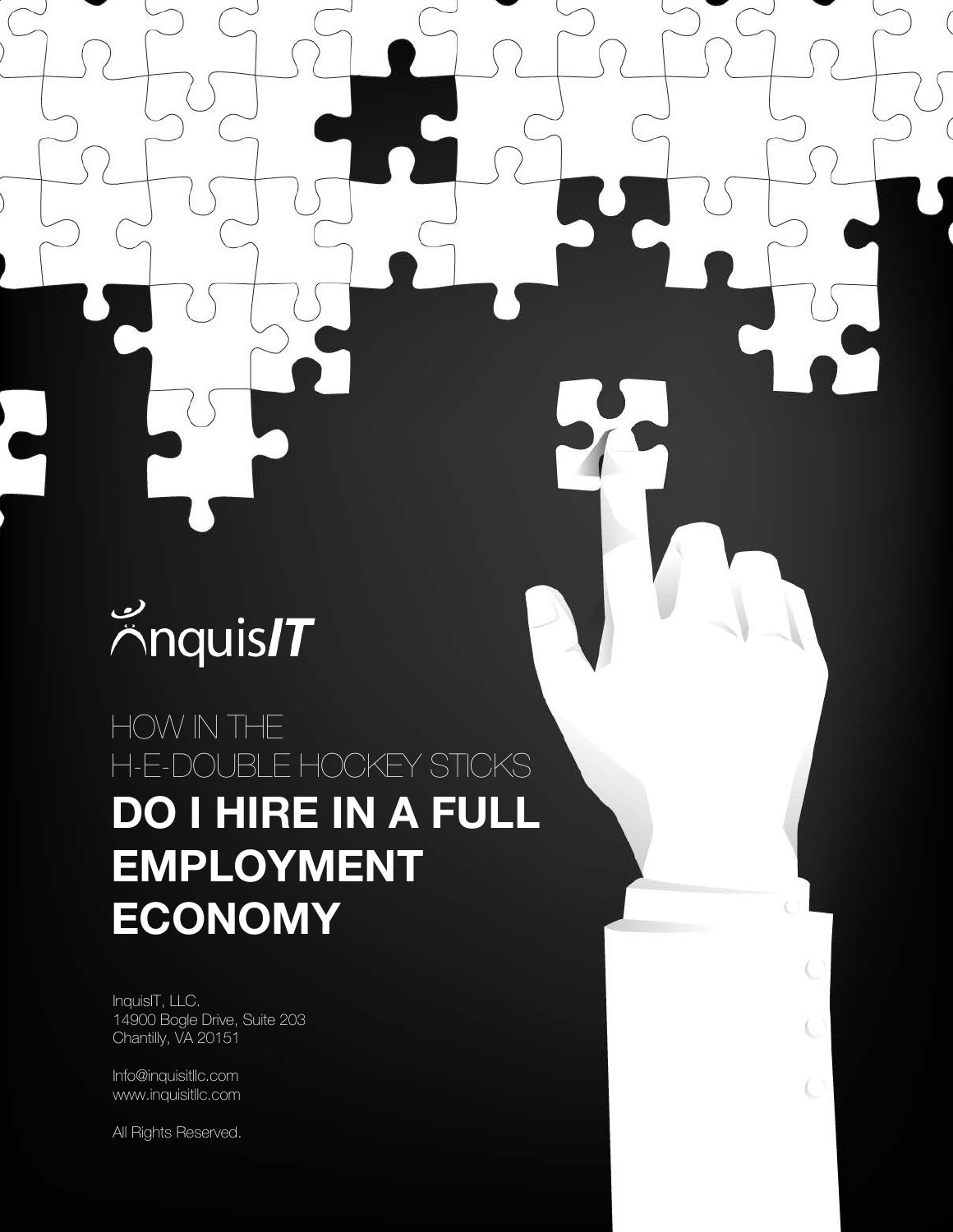

### **Intro**

Full employment is when the unemployment Challenges for employers include: rate is at its lowest point (less then 4% statistically). Our economy has been growing for almost ten years and our job market today is hot! This is especially true in federal contracting, with the added complication of cleared (or clearable) staff in the Washington, DC Metro area.

- 1. Fewer candidates actively on the job market;
- 2. Competition between companies for active candidates in the market;
- 3. Retention strategies become more complex.

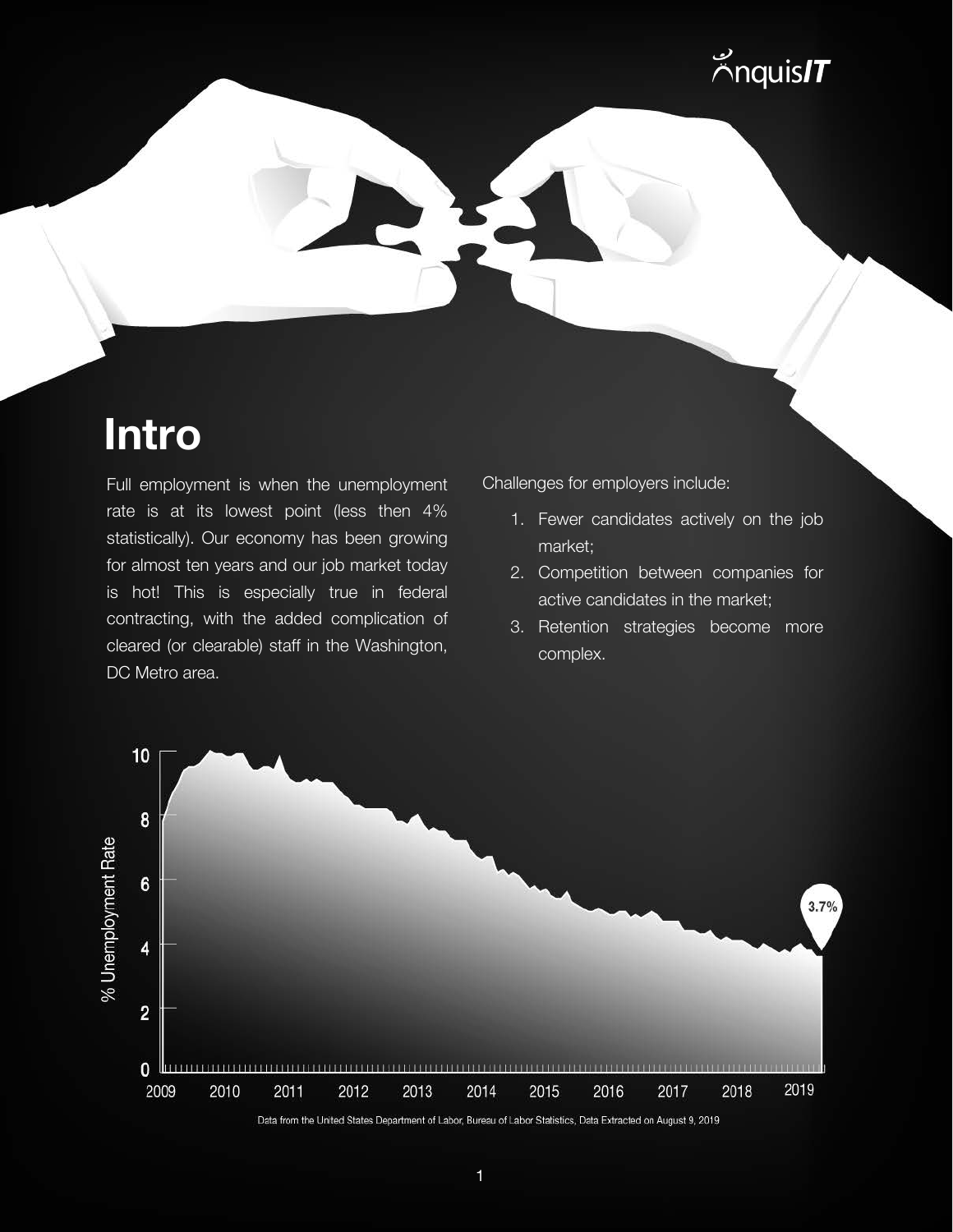### $\text{M}\Omega$ nquisl $\boldsymbol{T}$

## **SECRETS TO HIRING SUCCESS!**

HOW TO STAY COMPETITIVE IN A FULL EMPLOYMENT MARKET, BRING IN QUALITY CANDIDATES - AND KEEP THEM!

#### **1. CAST A WIDE NET FOR CANDIDATES**

In addition to looking for required skills and certifications, also look for personality characteristics that will fit the environment and company culture along with a willingness to learn any skill not already in their arsenal.

Hiring managers often spend too much time focused on increasing functional requirements. This narrows the candidate pool and most importantly does not account for those candidates who have the ability to fit into the cultural environment within your organization and the character traits to learn the job. Ask yourself the following two questions:

■ What are the real requirements versus the nice-to-haves?

Does your culture allow for, and encourage leaders to coach employees?

#### **2. MAKE SOCIAL MEDIA YOUR BEST FRIEND**

Use social networks and a variety of resources to help expand the candidate pool. Job boards are used by every company and recruiting organization, but what about building a quality network through social media? It has been reported that 60% of job seekers use Twitter for their job search initiatives. LinkedIn and other outlets are great for both finding and developing relationships with potential candidates, building your network and allowing candidates to know you and your organization for long-term hires.

#### **3. SMOOTH, FAST-PACED RECRUITING PROCESS**

Run a tight ship! Have a defined process and keep everyone accountable to certain timeframes when moving through the recruitment process. Active job seekers are talking to multiple potential organizations; thus, the vetting process of any candidate is critical. The only way to keep these two competing priorities in line is to keep a clearly defined process with specific timeframes and feedback with a high degree of accountability.

#### **4. STRONG RELATIONSHIP WITH CANDIDATES**

Strong customer service goes a long way in building lasting relationships to onboard solid candidates. It also assures you are recruiting the right people into your organization. Take the time to build a relationship with your candidates and be transparent. Candidates know every company has warts, so it is OK to